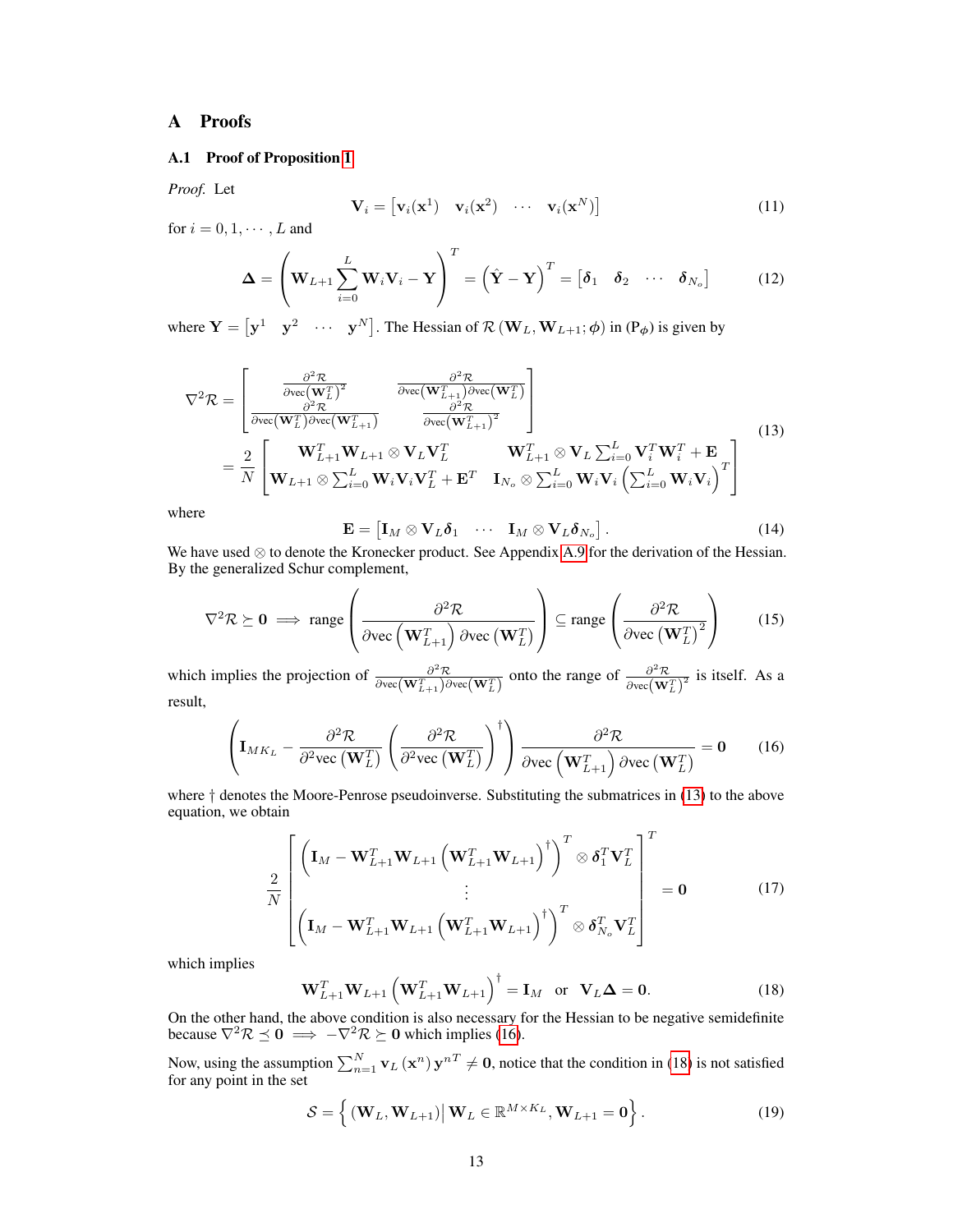Hence, there exist some points in the domain at which the Hessian is indefinite. The objective function  $\mathcal{R}(\mathbf{W}_L, \mathbf{W}_{L+1}; \phi)$  in (P<sub> $\phi$ </sub>) is non-convex and non-concave. We have proved the statement (a).

By the generalized Schur complement and the assumption that  $\sum_{n=1}^{N}$   $\mathbf{v}_L(\mathbf{x}^n)$   $\mathbf{v}_L(\mathbf{x}^n)^T$  is full rank, we have

$$
\nabla^2 \mathcal{R} \preceq 0 \implies \frac{\partial^2 \mathcal{R}}{\partial \text{vec}(\mathbf{W}_L^T)}^2 \preceq 0 \implies \mathbf{W}_{L+1} = 0 \tag{20}
$$

where we have used the spectrum property of the Kronecker product and the positive definiteness of  $V_L V_L^T$ . Notice that this is a contradiction because any point with  $W_{L+1} = 0$  is in the set S. Hence, there exists no point at which the Hessian is negative semidefinite. Because the negative semidefiniteness is a necessary condition for a local maximum, every critical point is then either a local minimum or a saddle point. We have proved the statement (b). □

#### A.2 Proof of Proposition [2](#page--1-1)

*Proof.*  $\mathcal{A}(\mathbf{H}_0, \dots, \mathbf{H}_L; \phi)$  is convex in  $[\mathbf{H}_0 \quad \mathbf{H}_1 \quad \dots \quad \mathbf{H}_L]$  because it is a nonnegative weighted sum of convex functions composited with affine mappings. Thus,  $(PA_{\phi})$  is a convex optimization problem and  $(\mathbf{H}_0^*, \cdots, \mathbf{H}_L^*)$  is the best linear fit using  $\phi$ . That is, for any local minimizer  $(\mathbf{H}_0^*, \cdots, \mathbf{H}_L^*)$ , it is always true that

$$
\frac{1}{N} \sum_{n=1}^{N} \ell \left( \sum_{i=0}^{L} \mathbf{H}_{i}^{*} \mathbf{v}_{i}(\mathbf{x}^{n}), \mathbf{y}^{n} \right) \leq \frac{1}{N} \sum_{n=1}^{N} \ell \left( \sum_{i=0}^{L} \mathbf{A}_{i} \mathbf{v}_{i}(\mathbf{x}^{n}), \mathbf{y}^{n} \right)
$$
(21)

for arbitrary  $\mathbf{A}_i \in \mathbb{R}^{N_o \times K_i}, i = 0, 1, \cdots, L$ .

# $\Box$

#### A.3 Proof of Theorem [1](#page--1-2)

*Proof.* By the convexity in Proposition [2,](#page--1-1) every critical point in  $(PA<sub>φ</sub>)$  is a global minimizer. Since the objective function of  $(PA_{\phi})$  is differentiable, the first-order derivative is a zero row vector at any critical point, i.e.,

<span id="page-1-0"></span>
$$
\frac{\partial \mathcal{A}}{\partial \text{vec}(\mathbf{H}_{i})} = \frac{1}{N} \sum_{n=1}^{N} \frac{\partial \ell(\hat{\mathbf{y}}, \mathbf{y}^{n})}{\partial \text{vec}(\mathbf{H}_{i})} \Big|_{\hat{\mathbf{y}} = \sum_{i=0}^{L} \mathbf{H}_{i} \mathbf{v}_{i}(\mathbf{x}^{n})}
$$
\n
$$
= \frac{1}{N} \sum_{n=1}^{N} \frac{\partial \ell(\hat{\mathbf{y}}, \mathbf{y}^{n})}{\partial \hat{\mathbf{y}}} \frac{\partial \hat{\mathbf{y}}}{\partial \text{vec}(\mathbf{H}_{i})} \Big|_{\hat{\mathbf{y}} = \sum_{i=0}^{L} \mathbf{H}_{i} \mathbf{v}_{i}(\mathbf{x}^{n})}
$$
\n
$$
= \frac{1}{N} \sum_{n=1}^{N} \frac{\partial \ell(\hat{\mathbf{y}}, \mathbf{y}^{n})}{\partial \hat{\mathbf{y}}} \Big|_{\hat{\mathbf{y}} = \sum_{i=0}^{L} \mathbf{H}_{i} \mathbf{v}_{i}(\mathbf{x}^{n})} \left( \mathbf{v}_{i}(\mathbf{x}^{n})^{T} \otimes \mathbf{I}_{N_{o}} \right)
$$
\n
$$
= \frac{1}{N} \sum_{n=1}^{N} \left( \mathbf{v}_{i}(\mathbf{x}^{n}) \otimes \mathbf{I}_{N_{o}} \right) \frac{\partial \ell(\hat{\mathbf{y}}, \mathbf{y}^{n})}{\partial \hat{\mathbf{y}}} \Big|_{\hat{\mathbf{y}} = \sum_{i=0}^{L} \mathbf{H}_{i} \mathbf{v}_{i}(\mathbf{x}^{n})}
$$
\n
$$
= \frac{1}{N} \sum_{n=1}^{N} \text{vec} \left( \mathbf{g}_{a}(\mathbf{x}^{n}) \mathbf{v}_{i}(\mathbf{x}^{n})^{T} \right)^{T}
$$
\n
$$
= \mathbf{0}
$$
\n(22)

for  $i = 0, 1, \dots, L$ . Again, we have used ⊗ to denote the Kronecker product. According to [\(22\)](#page-1-0), the point  $(\mathbf{H}_0^*, \cdots, \mathbf{H}_L^*)$  is a global minimizer in  $(\mathsf{PA}_{\phi})$  if and only if the sum of rank one matrices is a zero matrix for  $i = 0, 1, \dots, L$ , i.e.,

$$
\sum_{n=1}^{N} \mathbf{v}_i(\mathbf{x}^n) \mathbf{g}_a(\mathbf{x}^n)^T = \mathbf{0}, \quad i = 0, 1, \cdots, L.
$$
 (23)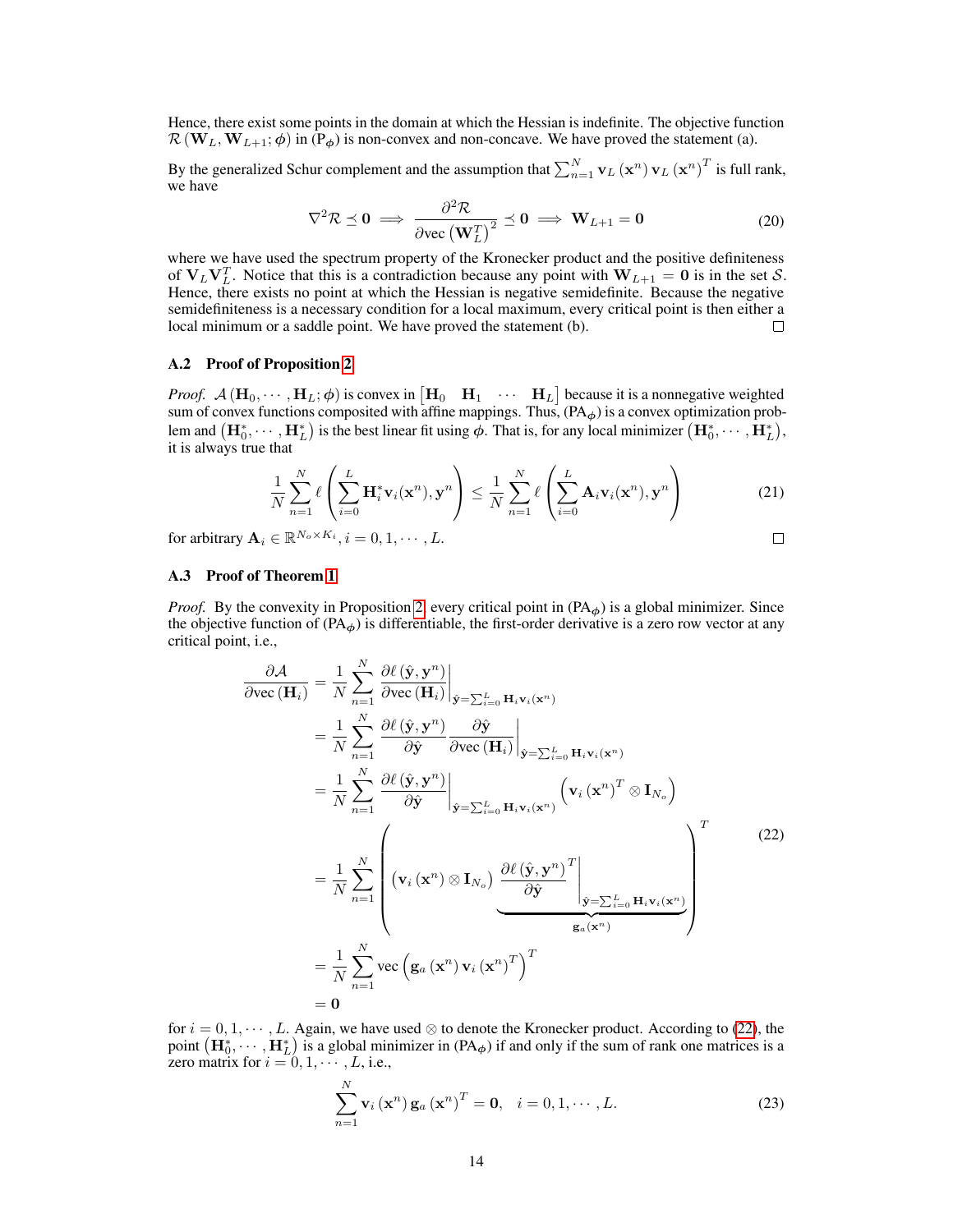Next, we show that every local minimizer  $\left( \mathbf{W}_{L}^{*},\mathbf{W}_{L+1}^{*} \right)$  of (P $_{\phi}$ ) establishes a corresponding global minimizer  $(\mathbf{H}_0^*, \cdots, \mathbf{H}_L^*)$  in  $(\mathsf{PA}_{\phi})$  such that  $\mathbf{H}_i^* = \mathbf{W}_{L+1}^* \mathbf{W}_i$  for  $i = 0, 1, \cdots, L$ . At any local minimizer of ( $P_{\phi}$ ), the first-order necessary condition with respect to  $W_L$  is given by

$$
\frac{\partial \mathcal{R}}{\partial \text{vec}(\mathbf{W}_{L})} = \frac{1}{N} \sum_{n=1}^{N} \frac{\partial \ell(\hat{\mathbf{y}}, \mathbf{y}^{n})}{\partial \text{vec}(\mathbf{W}_{L})} \Big|_{\hat{\mathbf{y}} = \mathbf{W}_{L+1} \sum_{i=0}^{L} \mathbf{W}_{i} \mathbf{v}_{i}(\mathbf{x}^{n})}
$$
\n
$$
= \frac{1}{N} \sum_{n=1}^{N} \frac{\partial \ell(\hat{\mathbf{y}}, \mathbf{y}^{n})}{\partial \hat{\mathbf{y}}} \frac{\partial \hat{\mathbf{y}}}{\partial \text{vec}(\mathbf{W}_{L})} \Big|_{\hat{\mathbf{y}} = \sum_{i=0}^{L} \mathbf{W}_{L+1} \mathbf{W}_{i} \mathbf{v}_{i}(\mathbf{x}^{n})}
$$
\n
$$
= \frac{1}{N} \sum_{n=1}^{N} \frac{\partial \ell(\hat{\mathbf{y}}, \mathbf{y}^{n})}{\partial \hat{\mathbf{y}}} \Big|_{\hat{\mathbf{y}} = \mathbf{W}_{L+1} \sum_{i=0}^{L} \mathbf{W}_{i} \mathbf{v}_{i}(\mathbf{x}^{n})} \left( \mathbf{v}_{L} (\mathbf{x}^{n})^{T} \otimes \mathbf{W}_{L+1} \right)
$$
\n
$$
= \frac{1}{N} \sum_{n=1}^{N} \left( \mathbf{v}_{L} (\mathbf{x}^{n}) \otimes \mathbf{W}_{L+1}^{T} \right) \underbrace{\frac{\partial \ell(\hat{\mathbf{y}}, \mathbf{y}^{n})}{\partial \hat{\mathbf{y}}}^{T} \Big|_{\hat{\mathbf{y}} = \mathbf{W}_{L+1} \sum_{i=0}^{L} \mathbf{W}_{i} \mathbf{v}_{i}(\mathbf{x}^{n})}
$$
\n
$$
= \frac{1}{N} \sum_{n=1}^{N} \text{vec} \left( \mathbf{W}_{L+1}^{T} \mathbf{g}_{r} (\mathbf{x}^{n}) \mathbf{v}_{L} (\mathbf{x}^{n})^{T} \right)^{T}
$$
\n= 0.

Equivalently, we can write the above first-order necessary condition into a matrix form

<span id="page-2-0"></span>
$$
\sum_{n=1}^{N} \mathbf{v}_{L}(\mathbf{x}^{n}) \mathbf{g}_{r}(\mathbf{x}^{n})^{T} \mathbf{W}_{L+1} = \mathbf{0}.
$$
 (25)

On the other hand, for the first-order necessary condition with respect to  $W_{L+1}$ , we obtain

$$
\frac{\partial \mathcal{R}}{\partial \text{vec}(\mathbf{W}_{L+1})} = \frac{1}{N} \sum_{n=1}^{N} \frac{\partial \ell(\hat{\mathbf{y}}, \mathbf{y}^{n})}{\partial \text{vec}(\mathbf{W}_{L+1})} \Big|_{\hat{\mathbf{y}} = \mathbf{W}_{L+1} \sum_{i=0}^{L} \mathbf{W}_{i} \mathbf{v}_{i}(\mathbf{x}^{n})}
$$
\n
$$
= \frac{1}{N} \sum_{n=1}^{N} \frac{\partial \ell(\hat{\mathbf{y}}, \mathbf{y}^{n})}{\partial \hat{\mathbf{y}}} \frac{\partial \hat{\mathbf{y}}}{\partial \text{vec}(\mathbf{W}_{L+1})} \Big|_{\hat{\mathbf{y}} = \sum_{i=0}^{L} \mathbf{W}_{L+1} \mathbf{W}_{i} \mathbf{v}_{i}(\mathbf{x}^{n})}
$$
\n
$$
= \frac{1}{N} \sum_{n=1}^{N} \mathbf{g}_{r}(\mathbf{x}^{n})^{T} \left( \left( \sum_{i=0}^{L} \mathbf{W}_{i} \mathbf{v}_{i}(\mathbf{x}^{n}) \right)^{T} \otimes \mathbf{I}_{N_{o}} \right)
$$
\n
$$
= \frac{1}{N} \sum_{n=1}^{N} \left( \left( \left( \sum_{i=0}^{L} \mathbf{W}_{i} \mathbf{v}_{i}(\mathbf{x}^{n}) \right) \otimes \mathbf{I}_{N_{o}} \right) \mathbf{g}_{r}(\mathbf{x}^{n}) \right)^{T}
$$
\n
$$
= \frac{1}{N} \sum_{n=1}^{N} \text{vec} \left( \mathbf{g}_{r}(\mathbf{x}^{n}) \sum_{i=0}^{L} \mathbf{v}_{i}(\mathbf{x}^{n})^{T} \mathbf{W}_{i}^{T} \right)^{T}
$$
\n
$$
= 0.
$$
\n(26)

The corresponding matrix form of the above condition is given by

<span id="page-2-1"></span>
$$
\sum_{i=0}^{L} \mathbf{W}_i \sum_{n=1}^{N} \mathbf{v}_i (\mathbf{x}^n) \mathbf{g}_r (\mathbf{x}^n)^T = \mathbf{0}.
$$
 (27)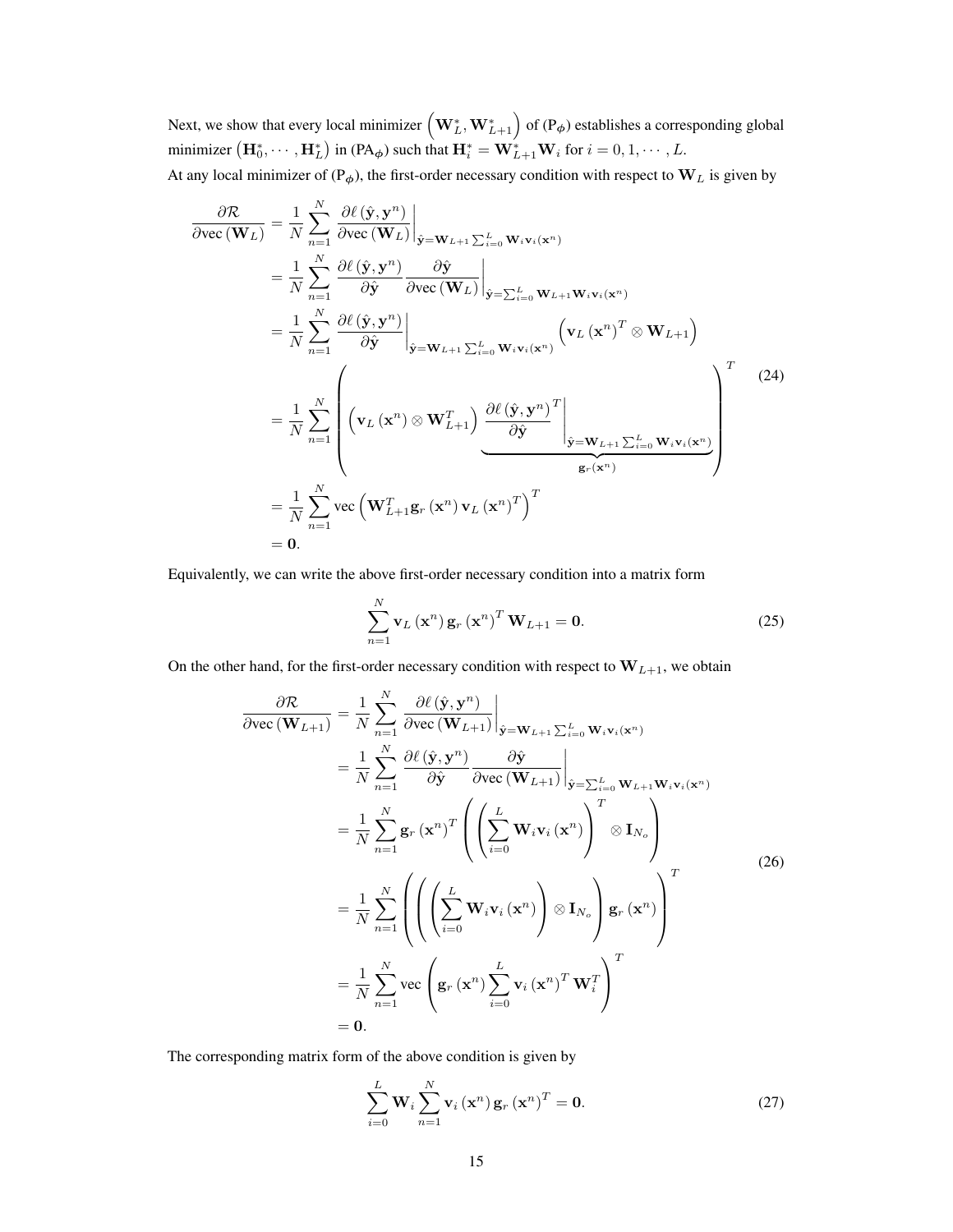When  $W_{L+1}$  is full rank at a critical point, [\(25\)](#page-2-0) implies  $\sum_{n=1}^{N} v_L(x^n) g_r(x^n)^T = 0$  because the null space of  $\mathbf{W}_{L+1}^T$  is degenerate according to Assumption [3.](#page--1-3) Then, applying such an implication to [\(27\)](#page-2-1) along with Assumption [4,](#page--1-4) we obtain

<span id="page-3-0"></span>
$$
\sum_{i=0}^{L-1} \mathbf{W}_i \sum_{n=1}^{N} \mathbf{v}_i (\mathbf{x}^n) \mathbf{g}_r (\mathbf{x}^n)^T = \mathbf{0} \implies \sum_{n=1}^{N} \mathbf{v}_i (\mathbf{x}^n) \mathbf{g}_r (\mathbf{x}^n)^T = \mathbf{0}, \quad i = 0, 1, \cdots, L-1.
$$
 (28)

Note that all the column vectors in  $\begin{bmatrix} \mathbf{W}_0 & \mathbf{W}_1 & \cdots & \mathbf{W}_{L-1} \end{bmatrix}$  are linearly independent if and only if the linear inverse problem  $\sum_{i=0}^{L-1} \mathbf{x}_i = \sum_{i=0}^{L-1} \mathbf{W}_i \mathbf{v}_i$  has a unique solution for  $\mathbf{v}_0, \dots, \mathbf{v}_{L-1}$ . We have proved the statement  $(a)$ .

On the other hand, when  $W_{L+1}$  is not full rank at a local minimizer, then there exists a perturbation on  $W_L$  such that the new point is still a local minimizer which has the same objective value. Let  $(\mathbf{W}_L, \mathbf{W}_{L+1})$  be any local minimizer of  $(P_{\phi})$  for which  $\mathbf{W}_{L+1}$  is not full row rank. By the definition of a local minimizer, there exists some  $\gamma > 0$  such that

$$
\mathcal{R}\left(\mathbf{W}_{L}', \mathbf{W}_{L+1}'; \boldsymbol{\phi}\right) \geq \mathcal{R}\left(\mathbf{W}_{L}, \mathbf{W}_{L+1}; \boldsymbol{\phi}\right), \forall \left(\mathbf{W}_{L}', \mathbf{W}_{L+1}'\right) \in B\left(\left(\mathbf{W}_{L}, \mathbf{W}_{L+1}\right), \gamma\right) \tag{29}
$$

where B is an open ball centered at  $(\mathbf{W}_L, \mathbf{W}_{L+1})$  with the radius  $\gamma$ . Then  $(\mathbf{W}_L + \mathbf{a} \mathbf{b}^T, \mathbf{W}_{L+1})$ must also be a local minimizer for any nonzero  $\mathbf{a} \in \mathcal{N}(\mathbf{W}_{L+1})$  and any sufficiently small nonzero  $\mathbf{b} \in \mathbb{R}^{K_L}$  such that  $(\mathbf{W}_L + \mathbf{a}\mathbf{b}^T, \mathbf{W}_{L+1}) \in B((\mathbf{W}_L, \mathbf{W}_{L+1}), \gamma/2)$ . Substituting the minimizer  $(\mathbf{W}_L + \mathbf{a} \mathbf{b}^T, \mathbf{W}_{L+1})$  in [\(27\)](#page-2-1) yields

$$
\sum_{i=0}^{L-1} \mathbf{W}_i \sum_{n=1}^{N} \mathbf{v}_i (\mathbf{x}^n) \mathbf{g}_r (\mathbf{x}^n)^T + \left( \mathbf{W}_L + \mathbf{a} \mathbf{b}^T \right) \sum_{n=1}^{N} \mathbf{v}_L (\mathbf{x}^n) \mathbf{g}_r (\mathbf{x}^n)^T = \mathbf{0}.
$$
 (30)

Subtracting [\(27\)](#page-2-1) from the above equation, we obtain

$$
\mathbf{a} \mathbf{b}^{T} \sum_{n=1}^{N} \mathbf{v}_{L} \left( \mathbf{x}^{n} \right) \mathbf{g}_{r} \left( \mathbf{x}^{n} \right)^{T} = \mathbf{0}.
$$
 (31)

Multiplying both sides by  $\mathbf{a}^T / ||\mathbf{a}||_2^2$ , we have

$$
\mathbf{b}^{T} \sum_{n=1}^{N} \mathbf{v}_{L} \left(\mathbf{x}^{n}\right) \mathbf{g}_{r} \left(\mathbf{x}^{n}\right)^{T} = \mathbf{0} \implies \sum_{n=1}^{N} \mathbf{v}_{L} \left(\mathbf{x}^{n}\right) \mathbf{g}_{r} \left(\mathbf{x}^{n}\right)^{T} = \mathbf{0}
$$
\n(32)

because  $b \neq 0$  can be arbitrary as long as it is sufficiently small. As a result, [\(28\)](#page-3-0) is also true when  $W_{L+1}$  is not full row rank. We have proved the statement (b).

#### A.4 Proof of Corollary [1](#page--1-5)

*Proof.* The proof of Theorem [1](#page--1-2) has shown that every local minimizer  $(\mathbf{W}_{L}^{*}, \mathbf{W}_{L+1}^{*})$  of  $(\mathsf{P}_{\phi})$ establishes a corresponding global minimizer  $(\mathbf{H}_0^*, \cdots, \mathbf{H}_L^*)$  in  $(\mathsf{PA}_{\phi})$  such that  $\mathbf{H}_i^* = \mathbf{W}_{L+1}^* \mathbf{W}_i$ for  $i = 0, 1, \dots, L$ . Therefore, it must be true that

<span id="page-3-1"></span>
$$
\mathcal{R}\left(\mathbf{W}_{L_{\alpha}}^{*},\mathbf{W}_{L_{\alpha}+1}^{*},\alpha\right)=\mathcal{A}\left(\mathbf{H}_{0}^{*},\cdots,\mathbf{H}_{L_{\alpha}}^{*},\mathbf{0},\cdots,\mathbf{0},\phi\right).
$$
\n(33)

Next, by the convexity in Proposition [2,](#page--1-1) we have

$$
\mathcal{R}\left(\mathbf{W}_{L_{\alpha}}^{*},\mathbf{W}_{L_{\alpha}+1}^{*},\alpha\right) = \mathcal{A}\left(\mathbf{H}_{0}^{*},\cdots,\mathbf{H}_{L_{\alpha}-1}^{*},\mathbf{H}_{L_{\alpha}}^{*},\mathbf{0},\cdots,\mathbf{0},\phi\right) \\
\stackrel{a}{\leq} \mathcal{A}\left(\mathbf{H}_{0}^{*},\cdots,\mathbf{H}_{L_{\beta}}^{*},\mathbf{0},\cdots,\mathbf{0},\phi\right) \\
= \mathcal{R}\left(\mathbf{W}_{L_{\beta}}^{*},\mathbf{W}_{L_{\beta}+1}^{*},\beta\right).
$$
\n(34)

The equality a in [\(34\)](#page-3-1) holds true by the relation  $L_\beta < L_\alpha$ .

 $\Box$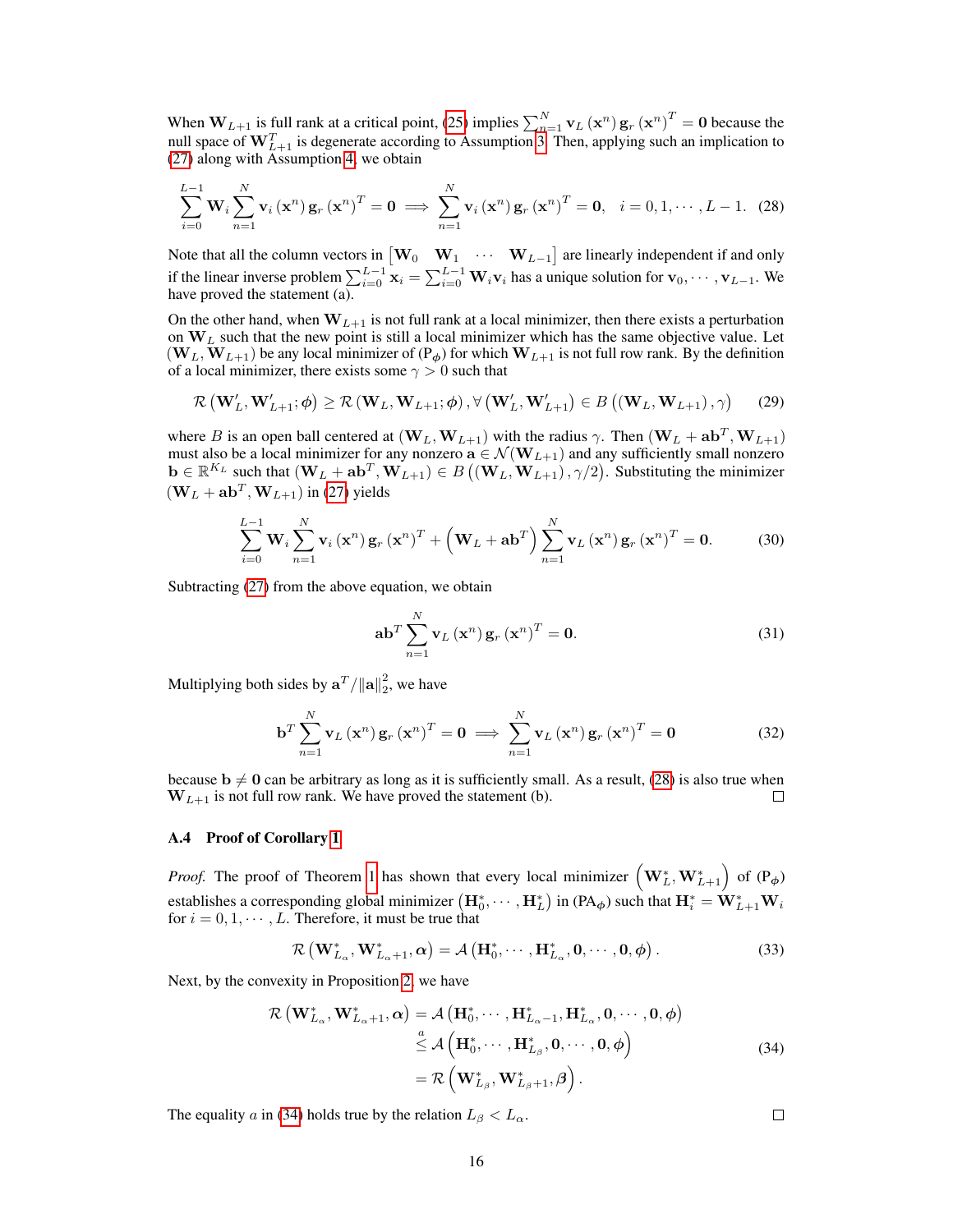#### A.5 Proof of Corollary [2](#page--1-6)

*Proof.* By Theorem [1](#page--1-2) (b),

$$
\mathcal{R}\left(\mathbf{W}_{0}^{*},\cdots,\mathbf{W}_{L+1}^{*},\boldsymbol{\theta}_{1}^{*},\cdots,\boldsymbol{\theta}_{L}^{*}\right)=\mathcal{R}\left(\mathbf{W}_{L}^{*},\mathbf{W}_{L+1}^{*},\boldsymbol{\phi}^{*}\right)=\mathcal{A}\left(\mathbf{H}_{0}^{*},\cdots,\mathbf{H}_{L}^{*},\boldsymbol{\phi}^{*}\right)
$$
(35)

for any local minimizer  $(\mathbf{H}_0^*, \cdots, \mathbf{H}_L^*)$  of  $(\mathsf{PA}_{\phi})$  using feature finding parameters  $\phi^*$ . Then, by the convexity in Proposition [2,](#page--1-1) every local minimizer  $(\mathbf{H}_0^*, \cdots, \mathbf{H}_L^*, \phi^*)$  is a global minimzer of  $(\text{PA}_{\phi})$ using  $\phi^*$ . Hence, it must be true that

<span id="page-4-0"></span>
$$
\mathcal{R}\left(\mathbf{W}_{0}^{*},\cdots,\mathbf{W}_{L+1}^{*},\boldsymbol{\theta}_{1}^{*},\cdots,\boldsymbol{\theta}_{L}^{*}\right) = \mathcal{A}\left(\mathbf{H}_{0}^{*},\cdots,\mathbf{H}_{L}^{*},\boldsymbol{\phi}^{*}\right)
$$
\n
$$
\leq \mathcal{A}\left(\mathbf{H}_{0}^{*},\mathbf{0},\cdots,\mathbf{0},\boldsymbol{\phi}^{*}\right)
$$
\n
$$
= \mathcal{A}\left(\mathbf{H}_{0}^{*},\mathbf{0},\cdots,\mathbf{0},\boldsymbol{\psi}\right)
$$
\n
$$
= \min_{\mathbf{A}\in\mathbb{R}^{N_{o}\times N_{in}}}\frac{1}{N}\sum_{n=1}^{N}\ell\left(\mathbf{A}\mathbf{x}^{n},\mathbf{y}^{n}\right)
$$
\n(36)

for arbitrary  $\psi$  due to the zero prediction weights for  $\mathbf{v}_1, \mathbf{v}_2, \cdots, \mathbf{v}_L$ . We have proved the statement (a). If the inequality in [\(36\)](#page-4-0) is strict, i.e.,

$$
\mathcal{A}\left(\mathbf{H}_0^*,\cdots,\mathbf{H}_L^*,\boldsymbol{\phi}^*\right) < \mathcal{A}\left(\mathbf{H}_0^*,\mathbf{0},\cdots,\mathbf{0},\boldsymbol{\phi}^*\right),\tag{37}
$$

then [\(36\)](#page-4-0) implies

$$
\mathcal{R}\left(\mathbf{W}_{0}^{*},\cdots,\mathbf{W}_{L+1}^{*},\boldsymbol{\theta}_{1}^{*},\cdots,\boldsymbol{\theta}_{L}^{*}\right)<\min_{\mathbf{A}\in\mathbb{R}^{N_{o}\times N_{in}}}\frac{1}{N}\sum_{n=1}^{N}\ell\left(\mathbf{A}\mathbf{x}^{n},\mathbf{y}^{n}\right).
$$
 (38)

We have proved the statement (b).

#### A.6 Proof of Theorem [2](#page--1-7)

*Proof.* By Theorem [1](#page--1-2) (a), every critical point with full rank  $W_{L+1}$  is a global minimizer of ( $P_{\phi}$ ). Therefore,  $W_{L+1}$  must be rank-deficient at every saddle point. We have proved the statement (a).

We argue that the Hessian is neither positive semidefinite nor negative semidefinite at every saddle point. According to the proof of Proposition [1,](#page--1-0) there exists no point in the domain of the objective function of ( $P_{\phi}$ ) at which the Hessian is negative semidefinite. If  $W_{L+1}$  is not full rank, then the positive semidefiniteness of the Hessian at every critical point becomes a sufficient condition for a local minimizer. This can be easily seen by replacing the convex loss with the squared loss in the proof for Theorem [1](#page--1-2) and applying [\(18\)](#page-0-2). We conclude that the Hessian must be indefinite at every saddle point under the assumptions; in other words, the Hessian has at least one strictly negative eigenvalue. We have proved the statement (b).  $\Box$ 

#### A.7 Proof of Proposition [3](#page--1-8)

*Proof.* Note that  $(PD<sub>\phi</sub>)$  is a convex optimization problem because its objective function is a nonnegative weighted sum of convex functions composited with affine mappings. Since  $(PD_{\phi})$  is a convex optimization problem, it is true that

$$
\mathcal{D}\left(\mathbf{W}_{L+1}^*,\boldsymbol{\phi}\right) \leq \min_{\mathbf{A}\in\mathbb{R}^{N_o\times N_{in}}}\mathcal{D}\left(\begin{bmatrix}\mathbf{A} & \mathbf{0} & \cdots & \mathbf{0}\end{bmatrix};\boldsymbol{\phi}\right) = \min_{\mathbf{A}\in\mathbb{R}^{N_o\times N_{in}}}\frac{1}{N}\sum_{n=1}^N\ell\left(\mathbf{A}\mathbf{x}^n,\mathbf{y}^n\right) \tag{39}
$$

for any local minimizer  $\mathbf{W}_{L+1}^*$  of (PD<sub> $\phi$ </sub>) and arbitrary feature finding parameters  $\phi$ .

#### A.8 Proof of Proposition [4](#page--1-9)

*Proof.* Let  $\mathbf{0}_{m \times n}$  be an m-by-n zero matrix and  $\mathbf{I}_{m \times n}$  be an m-by-n matrix with ones on diagonal entries and zero elsewhere, i.e.,

$$
\left[\mathbf{I}_{m \times n}\right]_{ij} = \begin{cases} 1, & i = j \\ 0, & i \neq j \end{cases} . \tag{40}
$$

 $\Box$ 

 $\Box$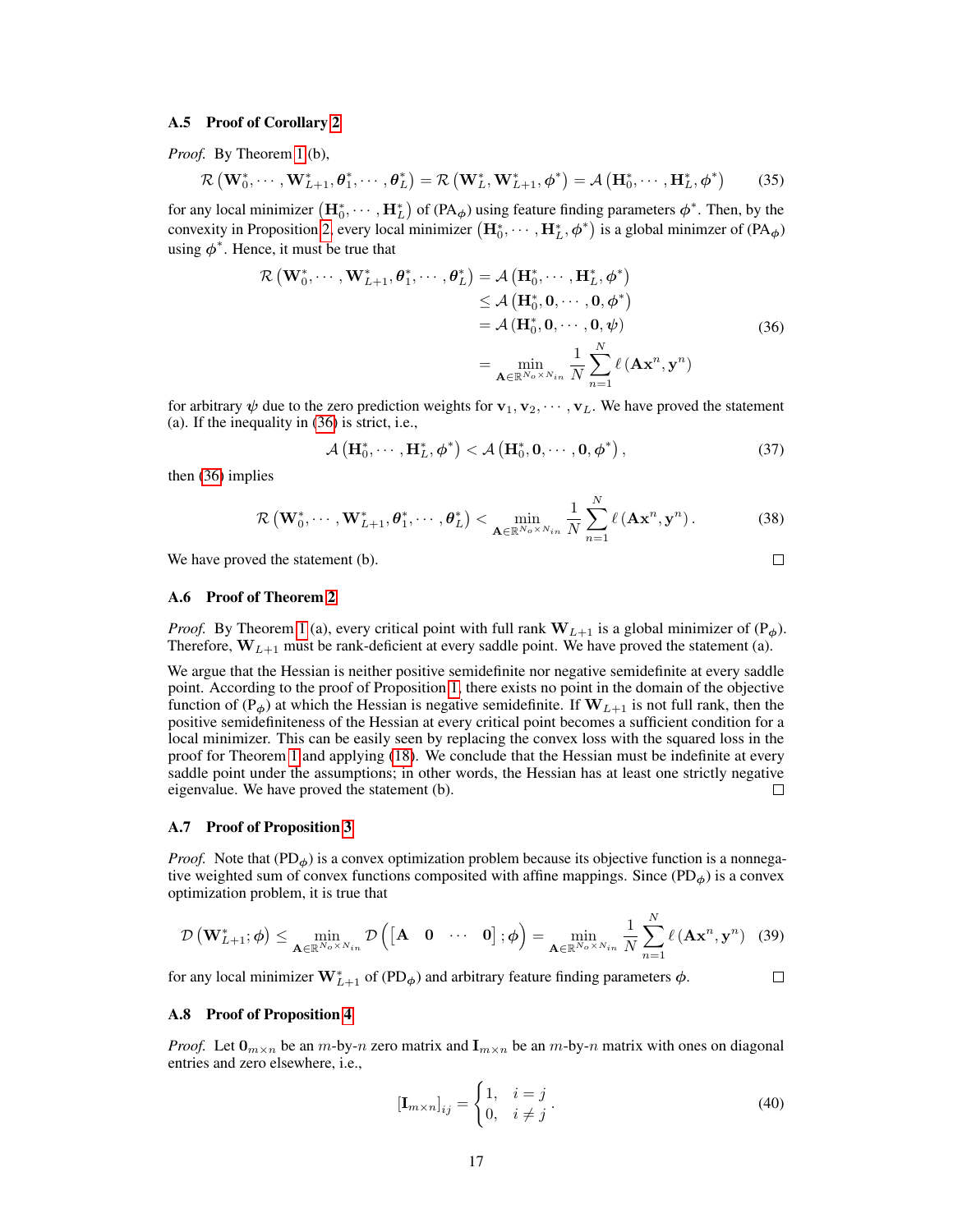The superscript of every hyperparameter in this proof indicates the network type. We define  $M^{\text{ResNEst}} = \sum_{i=0}^{L} K_i^{\text{ResNEst}} = M_L^{\text{DenseNEst}}$  and  $K_i^{\text{ResNEst}} = D_i^{\text{DenseNEst}}$  for  $i = 1, 2, \cdots, L$ . Let

$$
\Pi_{i} = \begin{bmatrix} \mathbf{0}_{\left(\sum_{j=0}^{i-1} K_{j}^{\text{ResNEst}}\right) \times K_{i}^{\text{ResNEst}}\\ \mathbf{I}_{K_{i}^{\text{ResNEst}} \times K_{i}^{\text{ResNEst}}\\ \mathbf{0}_{\left(M^{\text{ResNEst}} - \sum_{j=0}^{i} K_{j}^{\text{ResNEst}}\right) \times K_{i}^{\text{ResNEst}} \end{bmatrix}
$$
(41)

for  $i = 0, 1, \dots, L$ . Let  $\mathbf{W}_{L+1}^{\text{ResNEst}} = \mathbf{W}_{L+1}^{\text{DenseNEst}}$  and  $\mathbf{W}_{i}^{\text{ResNEst}} = \mathbf{\Pi}_{i}$  for  $i = 0, 1, \dots, L$ . We define the function  $G_i$  in the ResNEst as

$$
\mathbf{G}_{i}\left(\mathbf{x}_{i-1}\right) = \mathbf{Q}_{i}\left(\begin{bmatrix} \mathbf{\Pi}_{0} & \mathbf{\Pi}_{1} & \cdots & \mathbf{\Pi}_{i-1} \end{bmatrix}^{T} \mathbf{x}_{i-1}\right) \tag{42}
$$

for  $i = 1, \dots, L$  where  $\mathbf{x}_i \in \mathbb{R}^{M^{\text{ResNEst}}}$  is the residual representation in the ResNEst.

Based on such a construction, the feature finding weights  $\phi$  in the ResNEst satisfies Assumption [4.](#page--1-4) Therefore, by Theorem [1](#page--1-2) (b), the excess minimum empirical risk is zero or  $\epsilon = 0$ , i.e., the minimum value at every local minimizer of  $(P<sub>\phi</sub>)$  is equivalent to the global minimum value in  $(P<sub>\phi</sub>)$ .  $\Box$ 

#### <span id="page-5-0"></span>A.9 Important first- and second-order derivatives

We derive the Hessian in the proof of Proposition [1.](#page--1-0) Let  $X = \begin{bmatrix} x^1 & x^2 & \cdots & x^N \end{bmatrix}$ . Let  $\hat{Y}(X) =$  $\left[\hat{y}(\mathbf{x}^1) \quad \hat{y}(\mathbf{x}^2) \quad \cdots \quad \hat{y}(\mathbf{x}^N)\right]$  where each of column vectors is the ResNEst output given by the function  $\hat{\mathbf{y}}(\mathbf{x}) = \mathbf{W}_{L+1} \sum_{i=0}^{L} \mathbf{W}_i \mathbf{v}_i(\mathbf{x})$ . The empirical risk using the squared loss (up to a scaling factor) is defined as

$$
\mathcal{R}\left(\mathbf{W}_{L}, \mathbf{W}_{L+1}; \boldsymbol{\phi}\right) = \frac{1}{2} \frac{1}{N} \sum_{n=1}^{N} \left\| \hat{\mathbf{y}}\left(\mathbf{x}^{n}\right) - \mathbf{y}^{n} \right\|_{2}^{2}.
$$
\n(43)

The Jacobian of  $R$  with respect to  $W_L$  is given by

$$
\frac{\partial \mathcal{R}}{\partial \text{vec}(\mathbf{W}_{L}^{T})} = \frac{1}{2} \frac{1}{N} \frac{\partial}{\partial \text{vec}(\mathbf{W}_{L}^{T})} \sum_{n=1}^{N} ||\hat{\mathbf{y}}(\mathbf{x}^{n}) - \mathbf{y}^{n}||_{2}^{2}
$$
\n
$$
= \frac{1}{2} \frac{1}{N} \frac{\partial}{\partial \text{vec}(\mathbf{W}_{L}^{T})} ||\hat{\mathbf{Y}}(\mathbf{X}) - \mathbf{Y}||_{F}^{2}
$$
\n
$$
= \frac{1}{2} \frac{1}{N} \frac{\partial}{\partial \text{vec}(\mathbf{W}_{L}^{T})} \text{vec}(\hat{\mathbf{Y}}(\mathbf{X})^{T} - \mathbf{Y}^{T})^{T} \text{vec}(\hat{\mathbf{Y}}(\mathbf{X})^{T} - \mathbf{Y}^{T})
$$
\n
$$
= \frac{1}{N} \text{vec}(\hat{\mathbf{Y}}(\mathbf{X})^{T} - \mathbf{Y}^{T})^{T} \frac{\partial}{\partial \text{vec}(\mathbf{W}_{L}^{T})} \text{vec}(\hat{\mathbf{Y}}(\mathbf{X})^{T} - \mathbf{Y}^{T})
$$
\n
$$
= \frac{1}{N} \text{vec}(\hat{\mathbf{Y}}(\mathbf{X})^{T} - \mathbf{Y}^{T})^{T} \frac{\partial}{\partial \text{vec}(\mathbf{W}_{L}^{T})} \text{vec}(\hat{\mathbf{Y}}(\mathbf{X})^{T} \mathbf{W}_{L+1}^{T} - \mathbf{Y}^{T})
$$
\n
$$
= \frac{1}{N} \text{vec}(\hat{\mathbf{Y}}(\mathbf{X})^{T} - \mathbf{Y}^{T})^{T} \frac{\partial}{\partial \text{vec}(\mathbf{W}_{L}^{T})} \text{vec}(\mathbf{V}_{L}^{T} \mathbf{W}_{L+1}^{T})
$$
\n
$$
= \frac{1}{N} \text{vec}(\hat{\mathbf{Y}}(\mathbf{X})^{T} - \mathbf{Y}^{T})^{T} \frac{\partial}{\partial \text{vec}(\mathbf{W}_{L}^{T})} (\mathbf{W}_{L+1} \otimes \mathbf{V}_{L}^{T}) \text{vec}(\mathbf{W}_{L}^{T})
$$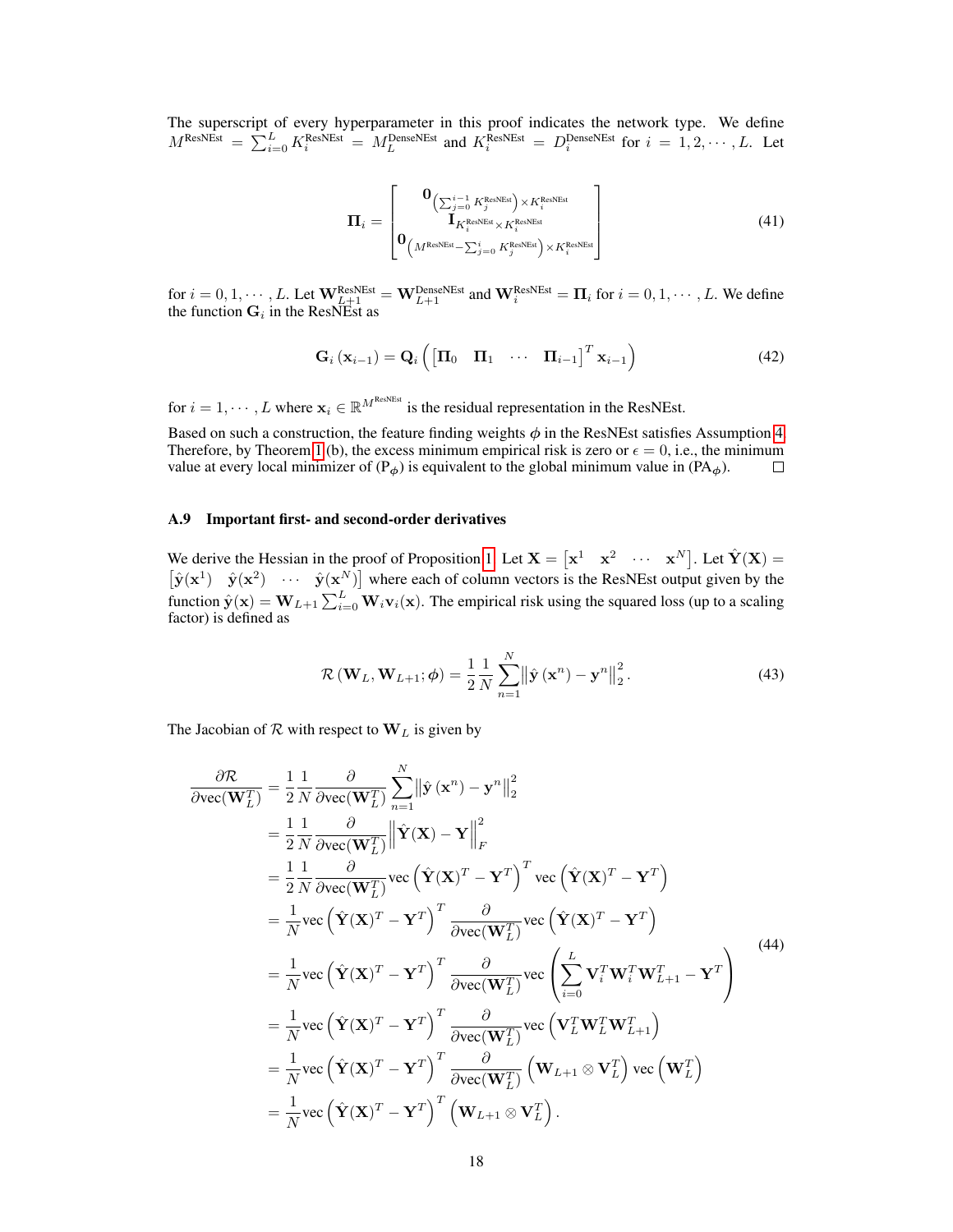The Jacobian of  $R$  with respect to  $W_{L+1}$  is given by

$$
\frac{\partial \mathcal{R}}{\partial \text{vec}(\mathbf{W}_{L+1}^T)} = \frac{1}{2} \frac{1}{N} \frac{\partial}{\partial \text{vec}(\mathbf{W}_{L+1}^T)} \text{vec} \left(\hat{\mathbf{Y}}(\mathbf{X})^T - \mathbf{Y}^T\right)^T \text{vec} \left(\hat{\mathbf{Y}}(\mathbf{X})^T - \mathbf{Y}^T\right)
$$
\n
$$
= \mathbf{e}^T \frac{\partial}{\partial \text{vec}(\mathbf{W}_{L+1}^T)} \text{vec} \left(\hat{\mathbf{Y}}(\mathbf{X})^T - \mathbf{Y}^T\right)
$$
\n
$$
= \mathbf{e}^T \frac{\partial}{\partial \text{vec}(\mathbf{W}_{L+1}^T)} \text{vec} \left(\sum_{i=0}^L \mathbf{V}_i^T \mathbf{W}_i^T \mathbf{W}_{L+1}^T - \mathbf{Y}^T\right)
$$
\n
$$
= \mathbf{e}^T \frac{\partial}{\partial \text{vec}(\mathbf{W}_{L+1}^T)} \text{vec} \left(\sum_{i=0}^L \mathbf{V}_i^T \mathbf{W}_i^T \mathbf{W}_{L+1}^T \mathbf{I}_{N_c}\right)
$$
\n
$$
= \mathbf{e}^T \frac{\partial}{\partial \text{vec}(\mathbf{W}_{L+1}^T)} \left(\mathbf{I}_{N_o} \otimes \sum_{i=0}^L \mathbf{V}_i^T \mathbf{W}_i^T\right) \text{vec} \left(\mathbf{W}_{L+1}^T\right)
$$
\n
$$
= \mathbf{e}^T \left(\mathbf{I}_{N_o} \otimes \sum_{i=0}^L \mathbf{V}_i^T \mathbf{W}_i^T\right)
$$
\n(45)

where we have used

$$
\mathbf{e} = \frac{1}{N} \text{vec} \left( \hat{\mathbf{Y}} (\mathbf{X})^T - \mathbf{Y}^T \right).
$$
 (46)

Now, we find each of the block matrices in the Hessian.

$$
\frac{\partial^2 \mathcal{R}}{\partial \text{vec}(\mathbf{W}_L^T)^2} = \frac{\partial}{\partial \text{vec}(\mathbf{W}_L^T)} \left( \frac{\partial \mathcal{R}}{\partial \text{vec}(\mathbf{W}_L^T)} \right)^T \n= \frac{\partial}{\partial \text{vec}(\mathbf{W}_L^T)} \frac{1}{N} \left( \mathbf{W}_{L+1}^T \otimes \mathbf{V}_L \right) \text{vec} \left( \hat{\mathbf{Y}} (\mathbf{X})^T - \mathbf{Y}^T \right) \n= \frac{1}{N} \left( \mathbf{W}_{L+1}^T \otimes \mathbf{V}_L \right) \frac{\partial}{\partial \text{vec}(\mathbf{W}_L^T)} \text{vec} \left( \sum_{i=0}^L \mathbf{V}_i^T \mathbf{W}_i^T \mathbf{W}_{L+1}^T - \mathbf{Y}^T \right) \n= \frac{1}{N} \left( \mathbf{W}_{L+1}^T \otimes \mathbf{V}_L \right) \frac{\partial}{\partial \text{vec}(\mathbf{W}_L^T)} \text{vec} \left( \mathbf{V}_L^T \mathbf{W}_L^T \mathbf{W}_{L+1}^T \right) \n= \frac{1}{N} \left( \mathbf{W}_{L+1}^T \otimes \mathbf{V}_L \right) \frac{\partial}{\partial \text{vec}(\mathbf{W}_L^T)} \text{vec} \left( \mathbf{V}_L^T \mathbf{W}_L^T \mathbf{W}_{L+1}^T \right) \n= \frac{1}{N} \left( \mathbf{W}_{L+1}^T \otimes \mathbf{V}_L \right) \left( \mathbf{W}_{L+1} \otimes \mathbf{V}_L^T \right) \n= \frac{1}{N} \left( \mathbf{W}_{L+1}^T \mathbf{W}_{L+1} \otimes \mathbf{V}_L \mathbf{V}_L^T \right).
$$
\n(A7)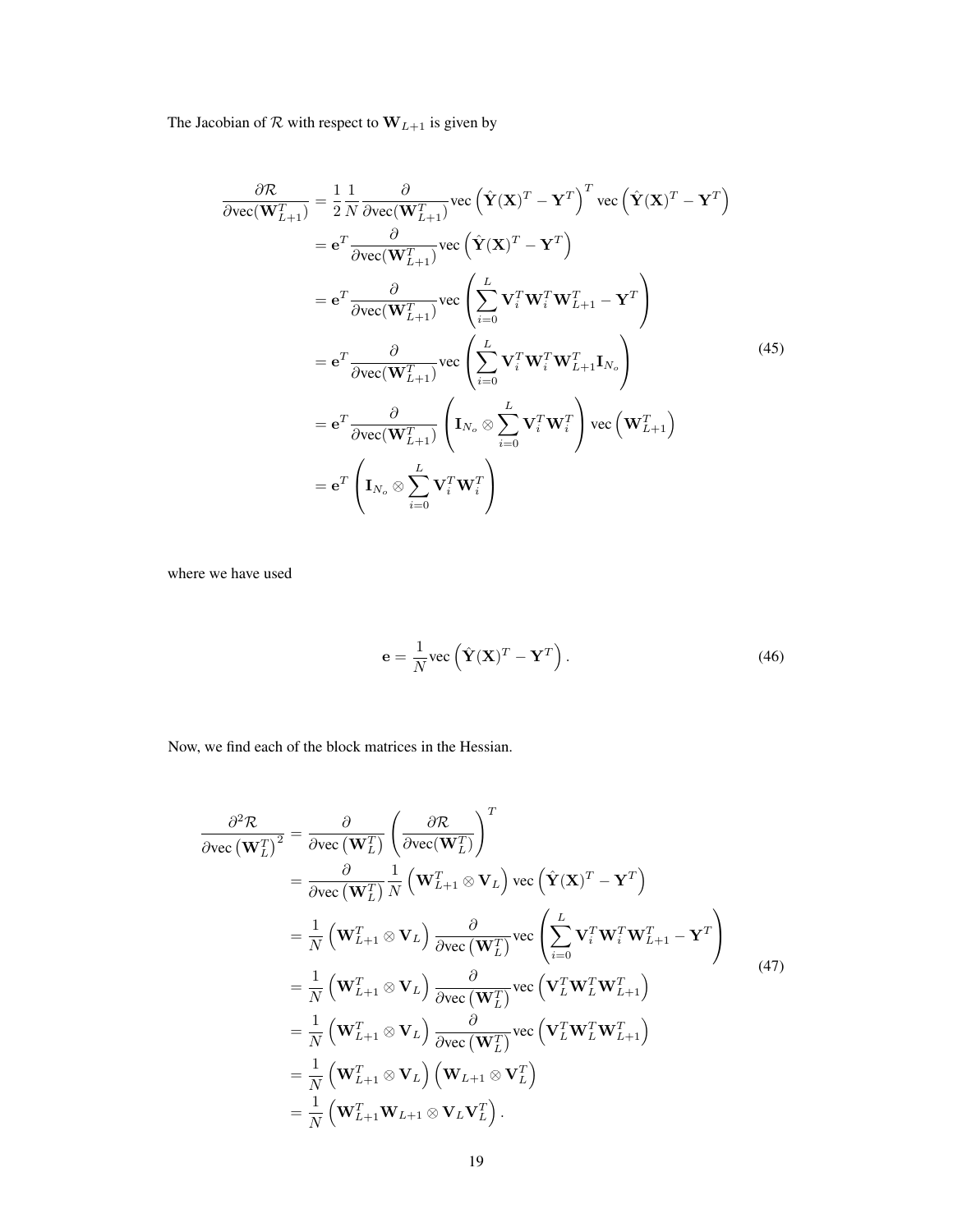$$
\frac{\partial^2 \mathcal{R}}{\partial \text{vec}\left(\mathbf{W}_{L+1}^T\right)^2} = \frac{\partial}{\partial \text{vec}\left(\mathbf{W}_{L+1}^T\right)} \left(\frac{\partial \mathcal{R}}{\partial \text{vec}\left(\mathbf{W}_{L+1}^T\right)}\right)^T
$$
\n
$$
= \frac{1}{N} \frac{\partial}{\partial \text{vec}\left(\mathbf{W}_{L+1}^T\right)} \left(\mathbf{I}_{N_o} \otimes \sum_{i=0}^L \mathbf{W}_i \mathbf{V}_i\right) \text{vec}\left(\hat{\mathbf{Y}}(\mathbf{X})^T - \mathbf{Y}^T\right)
$$
\n
$$
= \mathbf{F} \frac{\partial}{\partial \text{vec}\left(\mathbf{W}_{L+1}^T\right)} \text{vec}\left(\sum_{i=0}^L \mathbf{V}_i^T \mathbf{W}_i^T \mathbf{W}_{L+1}^T - \mathbf{Y}^T\right)
$$
\n
$$
= \mathbf{F} \frac{\partial}{\partial \text{vec}\left(\mathbf{W}_{L+1}^T\right)} \text{vec}\left(\sum_{i=0}^L \mathbf{V}_i^T \mathbf{W}_i^T \mathbf{W}_{L+1}^T \mathbf{I}_{N_o}\right)
$$
\n
$$
= \mathbf{F} \left(\mathbf{I}_{N_o} \otimes \sum_{i=0}^L \mathbf{V}_i^T \mathbf{W}_i^T\right)
$$
\n
$$
= \frac{1}{N} \left(\mathbf{I}_{N_o} \otimes \sum_{i=0}^L \mathbf{W}_i \mathbf{V}_i \left(\sum_{i=0}^L \mathbf{W}_i \mathbf{V}_i\right)^T\right)
$$
\n(48)

where we have used

$$
\mathbf{F} = \frac{1}{N} \left( \mathbf{I}_{N_o} \otimes \sum_{i=0}^{L} \mathbf{W}_i \mathbf{V}_i \right).
$$
 (49)

<span id="page-7-0"></span>
$$
\frac{\partial^2 \mathcal{R}}{\partial \text{vec} (\mathbf{W}_{L+1}^T) \partial \text{vec} (\mathbf{W}_{L}^T)}
$$
\n
$$
= \frac{\partial}{\partial \text{vec} (\mathbf{W}_{L+1}^T)} \left( \frac{\partial \mathcal{R}}{\partial \text{vec} (\mathbf{W}_{L+1}^T)} \right)^T
$$
\n
$$
= \frac{1}{N} \frac{\partial}{\partial \text{vec} (\mathbf{W}_{L+1}^T)} (\mathbf{W}_{L+1}^T \otimes \mathbf{V}_L) \text{vec} (\hat{\mathbf{Y}} (\mathbf{X})^T - \mathbf{Y}^T)
$$
\n
$$
= \frac{1}{N} \left( \frac{\partial}{\partial \text{vec} (\mathbf{W}_{L+1}^T)} (\mathbf{W}_{L+1}^T \otimes \mathbf{V}_L) \right) \text{vec} (\hat{\mathbf{Y}} (\mathbf{X})^T - \mathbf{Y}^T)
$$
\n
$$
+ \frac{1}{N} (\mathbf{W}_{L+1}^T \otimes \mathbf{V}_L) \frac{\partial}{\partial \text{vec} (\mathbf{W}_{L+1}^T)} \text{vec} (\hat{\mathbf{Y}} (\mathbf{X})^T - \mathbf{Y}^T) (\text{see (52)})
$$
\n
$$
= \frac{1}{N} [\mathbf{I}_M \otimes \mathbf{V}_L \delta_1 \cdots \mathbf{I}_M \otimes \mathbf{V}_L \delta_{N_o}] + \frac{1}{N} (\mathbf{W}_{L+1}^T \otimes \mathbf{V}_L) (\mathbf{I}_{N_o} \otimes \sum_{i=0}^L \mathbf{V}_i^T \mathbf{W}_i^T)
$$
\n
$$
= \frac{1}{N} [\mathbf{I}_M \otimes \mathbf{V}_L \delta_1 \cdots \mathbf{I}_M \otimes \mathbf{V}_L \delta_{N_o}] + \frac{1}{N} (\mathbf{W}_{L+1}^T \otimes \mathbf{V}_L \sum_{i=0}^L \mathbf{V}_i^T \mathbf{W}_i^T).
$$
\n(A)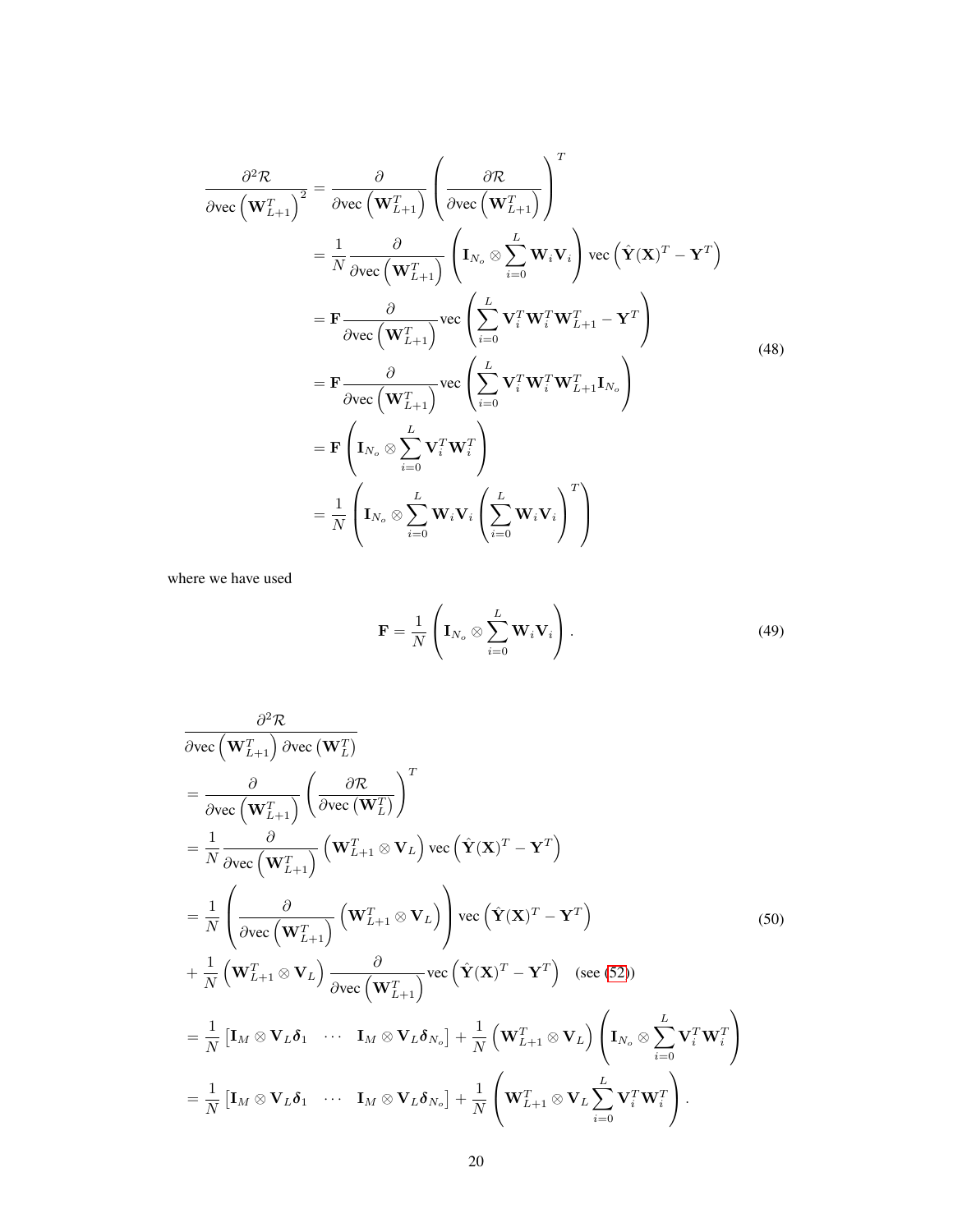<span id="page-8-1"></span>
$$
\frac{\partial^2 \mathcal{R}}{\partial \text{vec}(\mathbf{W}_L^T) \partial \text{vec}(\mathbf{W}_{L+1}^T)}
$$
\n
$$
= \frac{\partial}{\partial \text{vec}(\mathbf{W}_L^T)} \left( \frac{\partial \mathcal{R}}{\partial \text{vec}(\mathbf{W}_L^T)} \right)^T
$$
\n
$$
= \frac{1}{N} \frac{\partial}{\partial \text{vec}(\mathbf{W}_L^T)} \left( \mathbf{I}_{N_o} \otimes \sum_{i=0}^L \mathbf{W}_i \mathbf{V}_i \right) \text{vec}(\hat{\mathbf{Y}}(\mathbf{X})^T - \mathbf{Y}^T)
$$
\n
$$
= \frac{1}{N} \left( \frac{\partial}{\partial \text{vec}(\mathbf{W}_L^T)} \left( \mathbf{I}_{N_o} \otimes \sum_{i=0}^L \mathbf{W}_i \mathbf{V}_i \right) \right) \text{vec}(\hat{\mathbf{Y}}(\mathbf{X})^T - \mathbf{Y}^T)
$$
\n
$$
+ \frac{1}{N} \left( \mathbf{I}_{N_o} \otimes \sum_{i=0}^L \mathbf{W}_i \mathbf{V}_i \right) \frac{\partial}{\partial \text{vec}(\mathbf{W}_L^T)} \text{vec}(\hat{\mathbf{Y}}(\mathbf{X})^T - \mathbf{Y}^T) \quad \text{(see (53) and (54))}
$$
\n
$$
= \frac{1}{N} \begin{bmatrix} \mathbf{I}_M \otimes \delta_1^T \mathbf{V}_L^T \\ \mathbf{I}_M \otimes \delta_2^T \mathbf{V}_L^T \\ \vdots \\ \mathbf{I}_M \otimes \delta_{N_o}^T \mathbf{V}_L^T \end{bmatrix} + \frac{1}{N} \mathbf{W}_{L+1} \otimes \sum_{i=0}^L \mathbf{W}_i \mathbf{V}_i \mathbf{V}_L^T.
$$
\n(51)

<span id="page-8-0"></span>Notice that we have used the following identities in [\(50\)](#page-7-0) and [\(51\)](#page-8-1).

$$
\begin{split}\n&\left(\frac{\partial}{\partial \text{vec}\left(\mathbf{W}_{L+1}^{T}\right)}\left(\mathbf{W}_{L+1}^{T} \otimes \mathbf{V}_{L}\right)\right) \text{vec}\left(\hat{\mathbf{Y}}(\mathbf{X})^{T} - \mathbf{Y}^{T}\right) \\
&= \left(\frac{\partial}{\partial \text{vec}\left(\mathbf{W}_{L+1}^{T}\right)}\left(\mathbf{W}_{L+1}^{T} \otimes \mathbf{V}_{L}\right)\right) \text{vec}\left(\boldsymbol{\Delta}\right) \\
&= \sum_{j=1}^{N_{o}} \sum_{k=1}^{N} \left(\frac{\partial}{\partial \text{vec}\left(\mathbf{W}_{L+1}^{T}\right)}\left(\left(\mathbf{W}_{L+1}^{T}\right)_{j} \otimes (\mathbf{V}_{L})_{k}\right)\right) \delta_{k,j} \\
&= \left[\sum_{j=1}^{N_{o}} \sum_{k=1}^{N} \delta_{k,j} \frac{\partial(\mathbf{W}_{L+1}^{T})_{j} \otimes (\mathbf{V}_{L})_{k}}{\partial(\mathbf{W}_{L+1}^{T})_{1}} \cdots \sum_{j=1}^{N_{o}} \sum_{k=1}^{N} \delta_{k,j} \frac{\partial(\mathbf{W}_{L+1}^{T})_{j} \otimes (\mathbf{V}_{L})_{k}}{\partial(\mathbf{W}_{L+1}^{T})_{N_{o}}} \right] \\
&= \left[\sum_{k=1}^{N} \delta_{k,1} \frac{\partial \text{vec}\left((\mathbf{V}_{L})_{k}(\mathbf{W}_{L+1}^{T})_{1}^{T}\right)}{\partial(\mathbf{W}_{L+1}^{T})_{1}} \cdots \sum_{k=1}^{N} \delta_{k,N_{o}} \frac{\partial \text{vec}\left((\mathbf{V}_{L})_{k}(\mathbf{W}_{L+1}^{T})_{N_{o}}^{T}\right)}{\partial(\mathbf{W}_{L+1}^{T})_{N_{o}}} \right] \\
&= \left[\sum_{k=1}^{N} \delta_{k,1} \mathbf{I}_{M} \otimes (\mathbf{V}_{L})_{k} \cdots \sum_{k=1}^{N} \delta_{k,N_{o}} \mathbf{I}_{M} \otimes (\mathbf{V}_{L})_{k}\right] \\
&= \left[\mathbf{I}_{M} \otimes \mathbf{V}_{L} \delta_{1} \cdots \mathbf{I}_{M} \otimes \mathbf
$$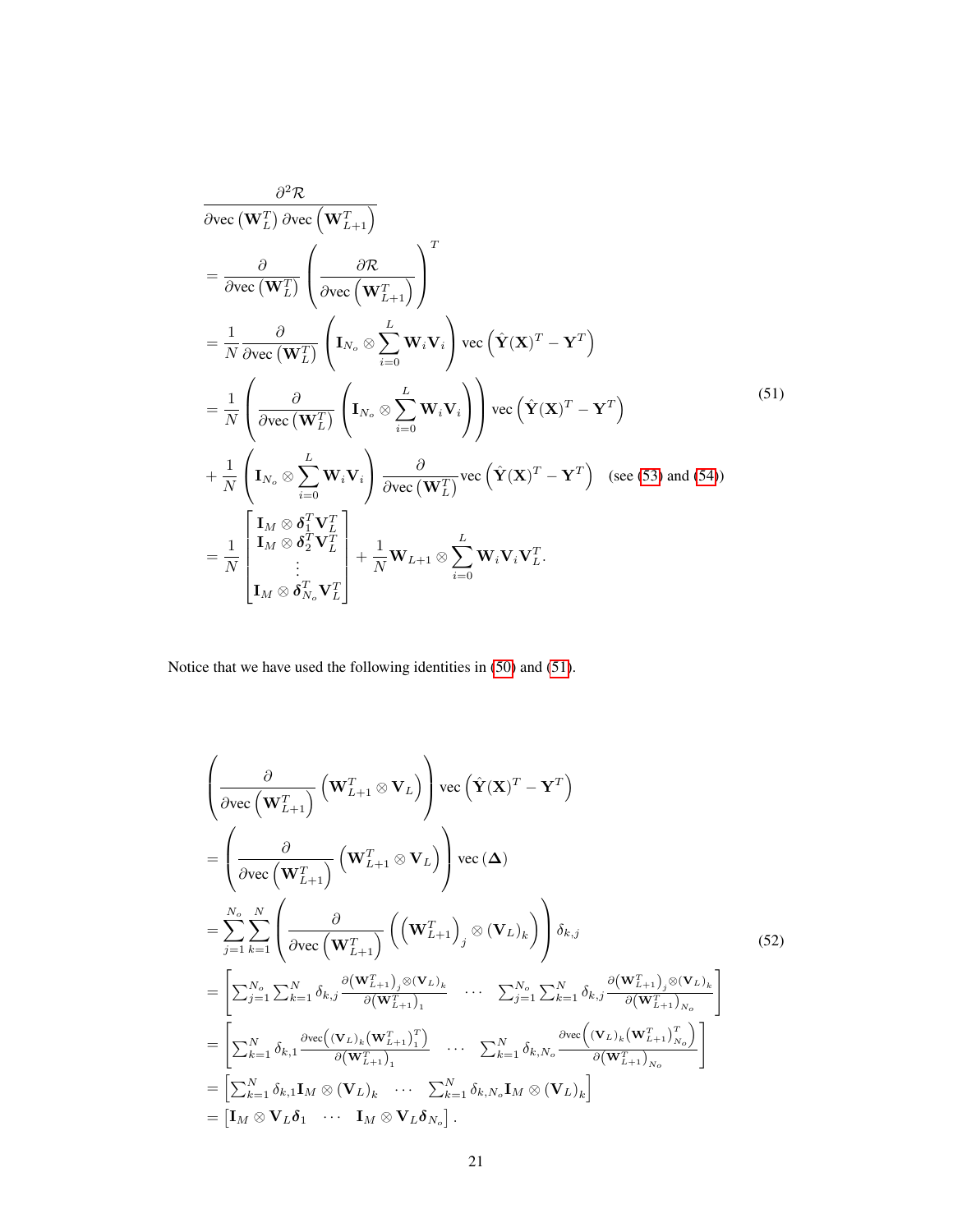<span id="page-9-1"></span><span id="page-9-0"></span>
$$
\begin{pmatrix}\n\frac{\partial}{\partial \text{vec}(\mathbf{W}_{L}^{T})}\left(\mathbf{I}_{N_{o}} \otimes \sum_{i=0}^{L} \mathbf{W}_{i} \mathbf{V}_{i}\right) \text{vec}\left(\hat{\mathbf{Y}}(\mathbf{X})^{T} - \mathbf{Y}^{T}\right) \\
\frac{\partial}{\partial \frac{T}{i}} \frac{\partial}{\partial \text{vec}(\mathbf{W}_{L}^{T})}\left(\sum_{i=0}^{L} \mathbf{V}_{i}^{T} \mathbf{W}_{i}^{T}\right)_{1} \\
\vdots \\
\frac{\partial}{\partial \frac{T}{2}} \frac{\partial}{\partial \text{vec}(\mathbf{W}_{L}^{T})}\left(\sum_{i=0}^{L} \mathbf{V}_{i}^{T} \mathbf{W}_{i}^{T}\right)_{M} \\
\vdots \\
\frac{\partial}{\partial \frac{T}{2}} \frac{\partial}{\partial \text{vec}(\mathbf{W}_{L}^{T})}\left(\sum_{i=0}^{L} \mathbf{V}_{i}^{T} \mathbf{W}_{i}^{T}\right)_{M} \\
\vdots \\
\frac{\partial}{\partial \frac{T}{N_{o}} \frac{\partial}{\partial \text{vec}(\mathbf{W}_{L}^{T})}}\left(\sum_{i=0}^{L} \mathbf{V}_{i}^{T} \mathbf{W}_{i}^{T}\right)_{1} \\
\vdots \\
\frac{\partial}{\partial \frac{T}{N_{o}} \frac{\partial}{\partial \text{vec}(\mathbf{W}_{L}^{T})}}\left(\sum_{i=0}^{L} \mathbf{V}_{i}^{T} \mathbf{W}_{i}^{T}\right)_{M} \\
\vdots \\
\frac{\partial}{\partial \frac{T}{N_{o}} \frac{\partial}{\partial \text{vec}(\mathbf{W}_{L}^{T})}}\left(\sum_{i=0}^{L} \mathbf{V}_{i}^{T} \mathbf{W}_{i}^{T}\right)_{M} \\
\vdots \\
\frac{\partial}{\partial \frac{T}{N_{o}} \frac{\partial}{\partial \text{vec}(\mathbf{W}_{L}^{T})}}\left(\sum_{i=0}^{L} \mathbf{V}_{i}^{T} \mathbf{W}_{i}^{T}\right)_{M} \\
\vdots \\
\frac{\partial}{\partial \frac{T}{N_{o}} \frac{\partial}{\partial \text{vec}(\mathbf{W}_{L}^{T})}}\left(\sum_{i=0}^{L} \mathbf{V}_{i}^{T} \mathbf{W}_{i}^{T}\right)_{1} \\
$$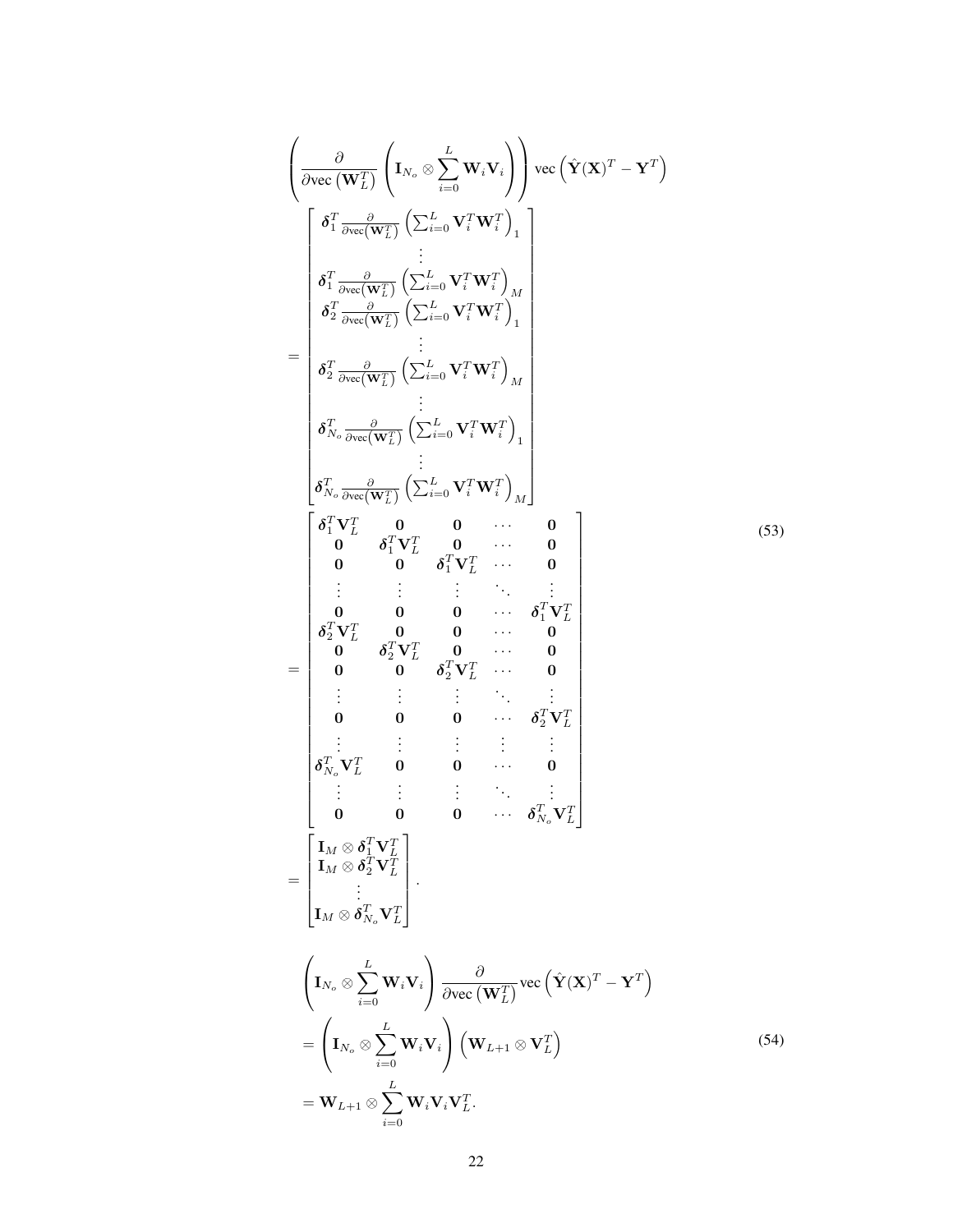## B Empirical results

In addition to the theoretical results, we also provide empirical results on image classification tasks to further understand our new principle-guided models. The goal of this empirical study is to answer the following question: *How do ResNEsts and A-ResNEsts perform compared to standard ResNets?*

## B.1 Datasets

The image classification tasks chosen in our empirical study are CIFAR-10 and CIFAR-100. The CIFAR-10 dataset [\[Krizhevsky, 2009\]](#page--1-10) consists of 60000  $32 \times 32$  color images in 10 classes, with 6000 images per class. There are 50000 training images and 10000 test images. The CIFAR-100 dataset [\[Krizhevsky, 2009\]](#page--1-10) is just like the CIFAR-10, except it has 100 classes containing 600 images each. The CIFAR-10 and CIFAR-100 datasets were collected by Alex Krizhevsky, Vinod Nair, and Geoffrey Hinton.

### B.2 Models and architectures

Every ResNEst was a standard ResNet without the batch normalization and Rectified Linear Unit (ReLU) at the final residual representation, i.e., their architectures are exactly the same before the final residual representation. Every BN-ResNEst was a standard ResNet without the ReLU at the final residual representation. In other words, a BN-ResNEst is a modified ResNEst because it adds a batch normalization layer at the final residual representation in the ResNEst. Such a modification can avoid gradient explosion during training and allow larger learning rates to be used. For A-ResNEsts, we applied 2-dimensional average pooling on each  $v_i$  going into each  $H_i$ .

The standard ResNets used in this empirical study are wide ResNet 16-8 (WRN-16-8), WRN-40-4 [\[Zagoruyko and Komodakis, 2016\]](#page--1-11), ResNet-110, and ResNet-20 [\[He et al., 2016b\]](#page--1-12). All these models use pre-activation residual blocks, i.e., they are in the pre-activation form [\[He et al., 2016b\]](#page--1-12).

## B.3 Implementation details

The training procedure is exactly the same as the wide ResNet paper by [Zagoruyko and Komodakis](#page--1-11) [\[2016\]](#page--1-11). The loss function was a cross-entropy loss. The batchsize was 128. All networks were trained for 200 epochs in total. The optimizer was stochastic gradient descent (SGD) with Nesterov momentum. The momentum was set to 0.9. The weight decay was 0.0005. The learning rate was initially set to 0.1 (0.01 for ResNEsts to avoid gradient explosion) and decreased by a factor of 5 after training 60, 120, and 160 epochs. Learning rates 0.1 and 0.05 both led to gradient explosion in training ResNEsts, so we used 0.01 for ResNEsts to avoid divergence. A-ResNEsts and BN-ResNEsts do not have such an issue.

In addition, we followed the same moderate data augmentation and preprocessing techniques in the wide ResNet paper by [Zagoruyko and Komodakis](#page--1-11) [\[2016\]](#page--1-11). For the moderate data augmentation, a random horizontal flip and a random crop from a image padded by 4 pixels on each side are applied on the training set. For preprocessing, standardization is applied to every image including the training set and the test set. The mean and the standard deviation are computed from the training set.

Code is available at [https://github.com/kjason/ResNEst.](https://github.com/kjason/ResNEst)

## <span id="page-10-0"></span>B.4 Comparison

Our empirical results are summarized in the two tables below in terms of classification accuracy and number of parameters. The classification accuracy is an average of 7 trials with different initializations. The number of parameters is shown in the unit of million. "1.0M" means one million parameters.